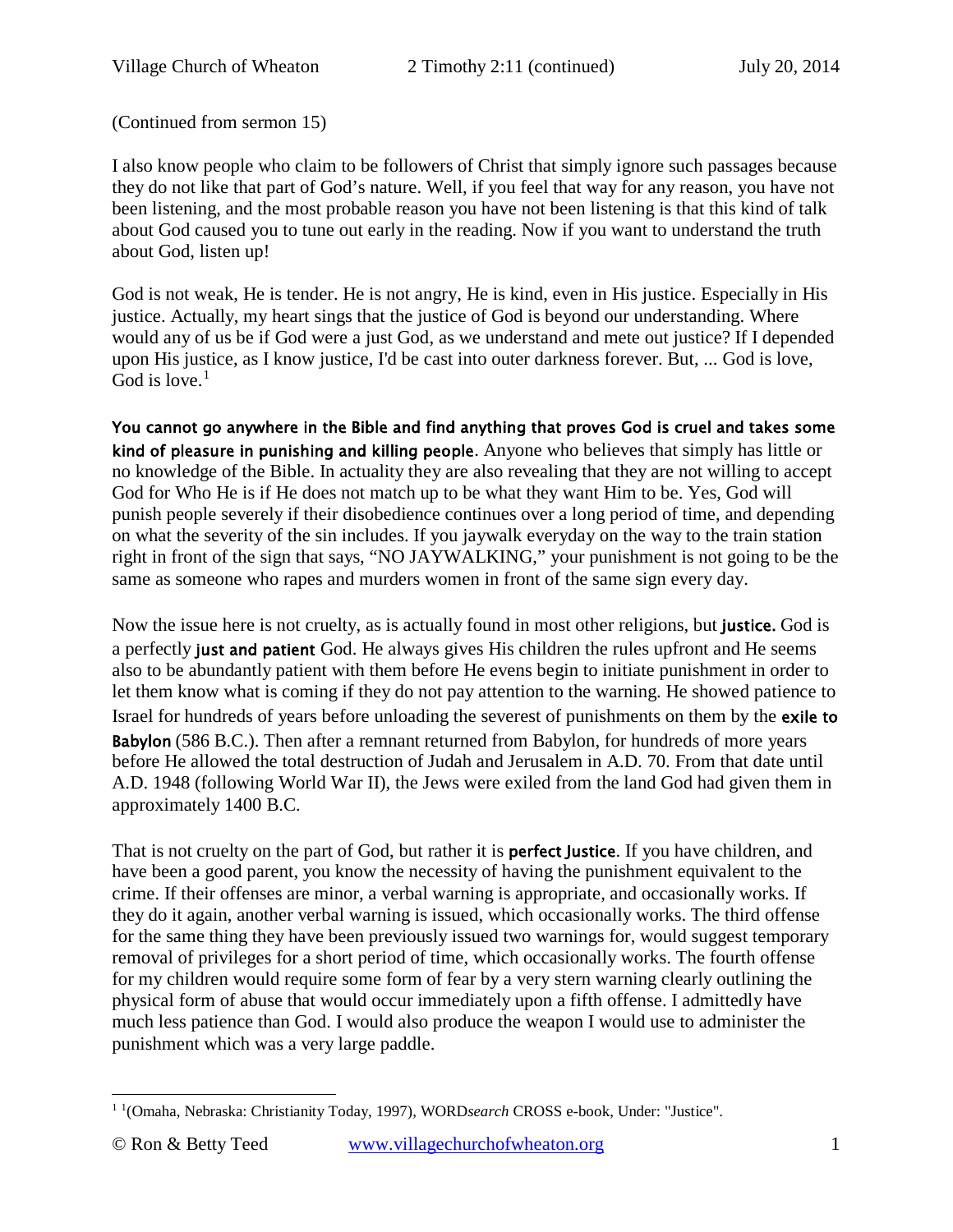I'm very happy that I never had to use the paddle, although on occasion they came close. Sometimes I would get the paddle out and begin tapping it on my hand, and that often sent a loud and clear message. I am quite sure they believed I would use it if they did not immediately cease and desist (stop). I believe my children had enough fear of me to recognize I would only tolerate so much.

Was I a good parent? I Probably will not know the answer to that until I stand before Jesus in Heaven. But I do know that I loved my children very much and would have done anything I believed was for their good, or suffered anything for their well-being. So I believe I can at least understand God's love for His children, and that includes you.

He loves us so much that He wants to give us everything that is good. He wanted that for all mankind from the very beginning, and how did mankind express thanks and appreciation for these incredible promises? *"Thanks God, but no thanks, we would rather do it our way*!"

> "An interesting story is shared in First Samuel, [1 Samuel 30,](http://www.crossbooks.com/verse.asp?ref=1Sa+30) concerning faithfulness. King David and his men were away at battle and while away their foes came in and laid the city of Ziklag in ashes, carrying away the wives and sons and daughters of the absent soldiers. When the men returned they were overwhelmed with grief. The scripture says they "lifted up their voices and wept until they had no more power to weep." They began to blame David. Then David selected 600 men and set out to rescue the captives. When they came to the brook Besor, 200 were so faint they could not cross over the brook. "Very well," said David. "You two hundred stay here and mind the baggage and the others of us who are stronger will go on." They went on, made a great recovery, and returned with the spoil. When they returned to the brook Besor a protest arose on the part of those who went to battle. They did not want to share the spoil. Then it was that David made a great statement about faithfulness: "As his part is that goeth down to the battle so shall his part be that tarried by the stuff. They shall part alike." What David said was that not are all equally strong yet all can be equally faithful. The 200 that did the best they could were just as worthy of the reward."[2](#page-1-0)

God is a perfect judge issuing perfect justice.

Fools? Dummies? Morons? Nincompoops? Boneheads? Airheads? The truth be told, they are just all sinners! It started with Adam and Eve committing the first sin by disobeying God's one command, and the sin nature that they allowed into the world by following Satan has been part of every human born upon this earth. So are you bad because you have a sin nature that can repeatedly cause you to disappoint God several times a day. No you are a child of God who is tempted by Satan to deceive you into believing what is not good for you is good for you. When you give in to that temptation you are a child of God who acts as if they don't know they're a child of God. All you know is that your nature tells you that it would be a kick to do these things, but when you do them the actual feeling you get is more like a kick in the head.

<span id="page-1-0"></span><sup>2</sup> Ibid., Under: *"Justice".*  $\overline{a}$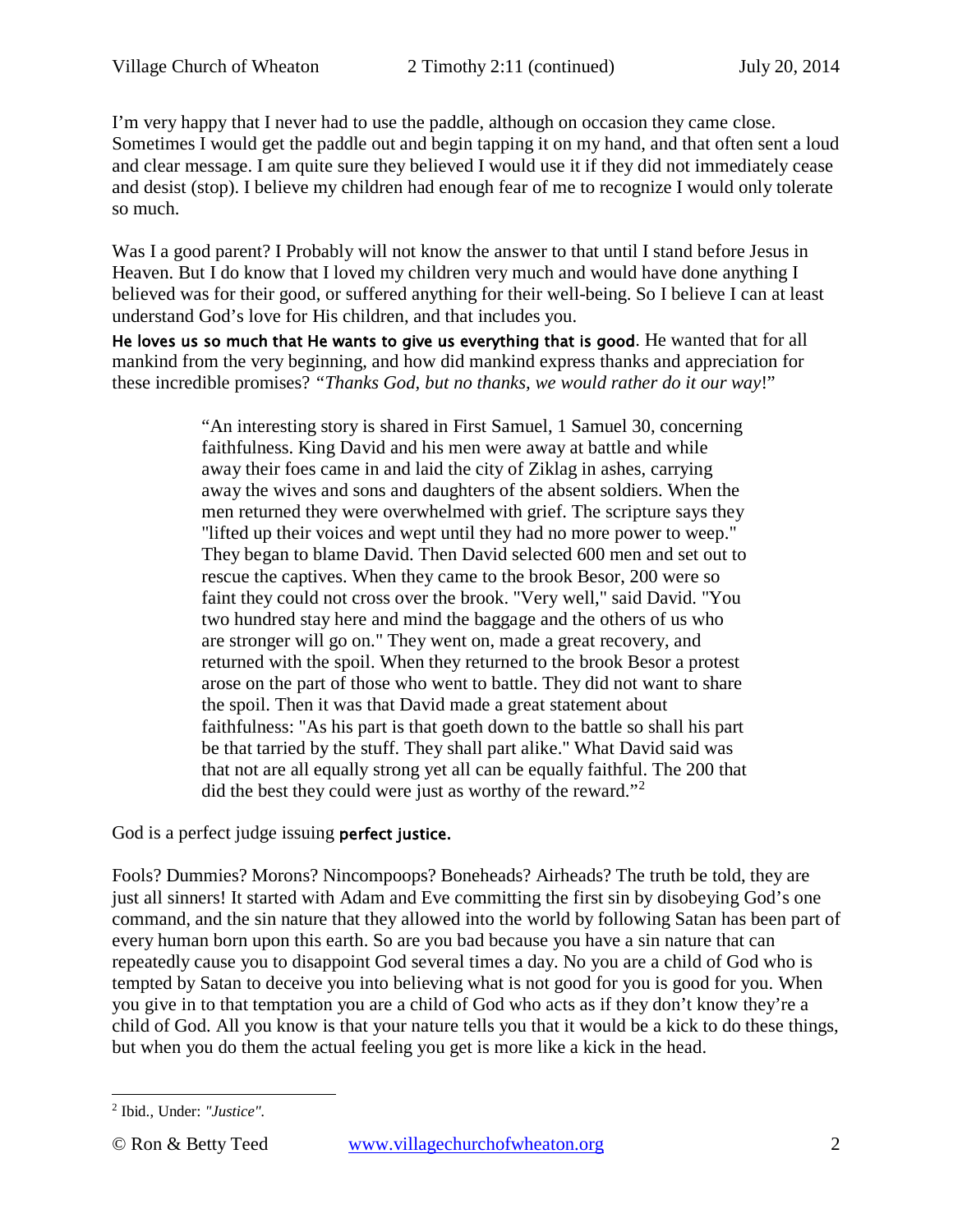So when this sin on the part of Adam and Eve was exposed, God did not destroy Adam and Eve, but punished them by removing them from the Garden of Eden and exposing them to hard work, suffering, and all those things that exist outside of God's presence. That condition has now existed for thousands of years. He also gave them the **hope of a Savior** who will come and pay the penalty for their sins, a perfect blood sacrifice by One who never sinned, which would be Jesus Christ, who would come to earth as fully God and fully man. You need not try to understand that because it is beyond anybody's capacity to understand. It was simply necessary for the perfect blood sacrifice to be a human being without sin, and only God could provide such a human (everyone else had some history of sin).

Because of His love for us, God decided to become a man in the flesh and come to earth as one of us, and be willing to suffer and die for us, so that the penalty for our sin would be paid for. He was willing to suffer and die for us, and then rise from the grave overcoming death so that we would have the opportunity to do the same, and when that day comes receive new and perfect bodies which will last forever in eternity. Does that sound like the promise of a cruel God?

One final thought before moving on. God does not want to stand in the way of your happiness. He wants you to enjoy every aspect of life, so He tells you how to have that in the Bible. You might call it, "God's How To Book For Success." All you have to do is follow His rules and you will be happy and at peace. Now that does not mean that you will not experience hard times and suffering, but you will be able to find peace in the middle of the storm.

You are the one who is standing in the way of your happiness if you have been ignoring the One and only God. If you have been trying to make yourself and others believe you are a good person, that is a clear indicator that you are on the wrong path, Those who live by God's rules do not have to try and prove they are a good person to anyone, including themselves. Being good just happens when you live a Godly life, and that goodness radiates as a genuine goodness to all those around you.

You would not want a God who was not perfectly just while at the same time filled with grace and mercy. Just imagine getting to Heaven and finding that things are just the same there as they are down here. That would not be good. But for anyone who has a basic intelligence there should be plenty of motivation to go to Heaven where everything will be perfect and you will find enjoyment in everything you do. And you rule with Jesus, perhaps doing something you always wanted to do but never got the opportunity. I like to think perhaps I will be a wonderful preacher the likes of Charles Spurgeon or D.L. Moody.

Compare that to the alternative of Hell, where the level of suffering will be a miserable experience 24/7. Because if you do not know Jesus Christ as your Savior, that is where the Bible tells us we will end up. Please give this some serious thought and if you are not yet assured as to where you are headed, we are available at all times to assist you in getting to the right destination.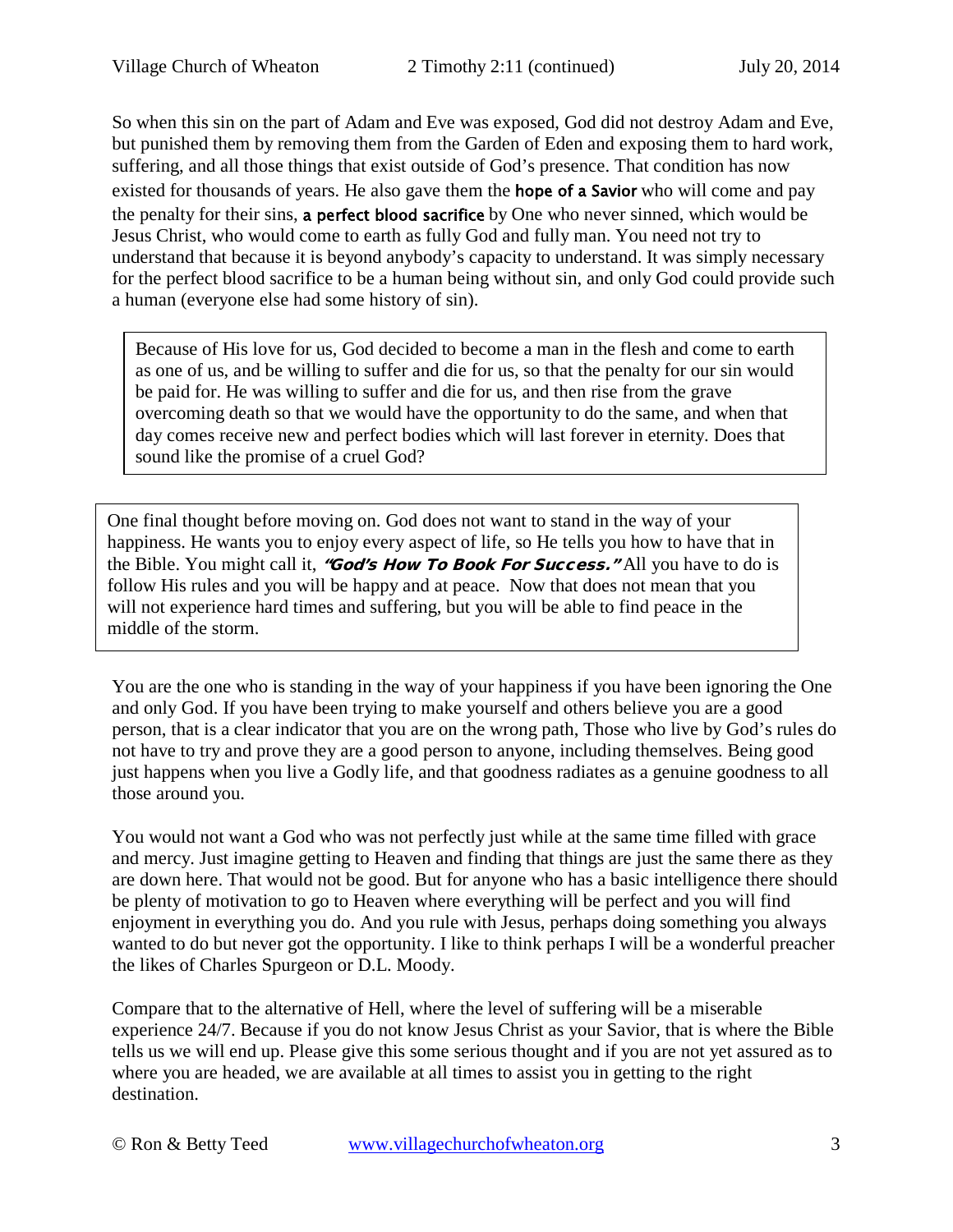# 5. The covenant with all repenting sinners to save them through Christ.

This covenant is **unconditional** (God alone will provide salvation for all who want it).

#### Jeremiah 31:31-34 (TLB):

 $31$  "The day will come," says the Lord, "when I will make a new contract with the people of Israel and Judah.

*32 It won't be like the one I made with their fathers when I took them by the hand to bring them out of the land of Egypt—a contract they broke, forcing me to reject them," says the Lord.* 

*33 "But this is the new contract I will make with them: I will inscribe my laws upon their hearts, so that they shall want to honor me; then they shall truly be my people and I will be their God.* 

*34 At that time it will no longer be necessary to admonish one another to know the Lord. For everyone, both great and small, shall really know me then," says the Lord, "and I will forgive and forget their sins.*

#### Titus 1:1-2 (HCSB):

*1 Paul, a slave of God and an apostle of Jesus Christ, to build up the faith of God's elect and their knowledge of the truth that leads to godliness, 2 in the hope of* eternal life that God*, who cannot lie,* promised *before time began.* 

#### Hebrews 13:20-21 (HCSB):

*20 Now may the God of peace, who brought up from the dead our Lord Jesus—the great Shepherd of the sheep—with* the blood of the everlasting covenant, *21 equip you with all that is good to do His will, working in us what is pleasing in His sight, through Jesus Christ. Glory |belongs| to Him forever and ever. Amen.* 

#### Philippians 2:13 (NLT):

*13 For God is working in you,* giving you the desire *and the power to do what pleases him.* 

Jeremiah first speaks of a new covenant in his prophecy of a great work of salvation which God would perform sometime in the future. Jeremiah's **new covenant prophecy** has similarities to other prophecies in Scripture that predict the fulfillment of God's promises of a perfect world ruled by Jesus where there will be no sin and continual peace and joy.<sup>[3](#page-3-0)</sup> The term is found six times in the NT [\(1 Corinthians 11:25;](http://www.crossbooks.com/verse.asp?ref=1Co+11%3A25) [2 Corinthians 3:6;](http://www.crossbooks.com/verse.asp?ref=2Co+3%3A6) [Hebrews 8:8;](http://www.crossbooks.com/verse.asp?ref=Heb+8%3A8) [9:15;](http://www.crossbooks.com/verse.asp?ref=Heb+9%3A15) [12:24;](http://www.crossbooks.com/verse.asp?ref=Heb+12%3A24) [Luke 22:20\)](http://www.crossbooks.com/verse.asp?ref=Lk+22%3A20). The suggestion of a new covenant can also be found in [Romans 11:27;](http://www.crossbooks.com/verse.asp?ref=Ro+11%3A27) [Galatians 4:21-31.](http://www.crossbooks.com/verse.asp?ref=Gal+4%3A21-31) In [2](http://www.crossbooks.com/verse.asp?ref=2Co+3%3A4-18)  [Corinthians 3:4-18](http://www.crossbooks.com/verse.asp?ref=2Co+3%3A4-18) the New Covenant is compared with the old covenant in the framework of Paul comparing his ministry with the ministry of Moses.

<span id="page-3-0"></span><sup>3</sup> [Isa. 11:6-9;](http://www.crossbooks.com/verse.asp?ref=Isa+11%3A6-9) [54:11-15;](http://www.crossbooks.com/verse.asp?ref=Isa+54%3A11-15) [59:20-21;](http://www.crossbooks.com/verse.asp?ref=Isa+59%3A20-21) [Jer. 32:36-41;](http://www.crossbooks.com/verse.asp?ref=Jer+32%3A36-41) [33:14-26;](http://www.crossbooks.com/verse.asp?ref=Jer+33%3A14-26) [Ezek. 16:59-63.](http://www.crossbooks.com/verse.asp?ref=Eze+16%3A59-63)  $\overline{a}$